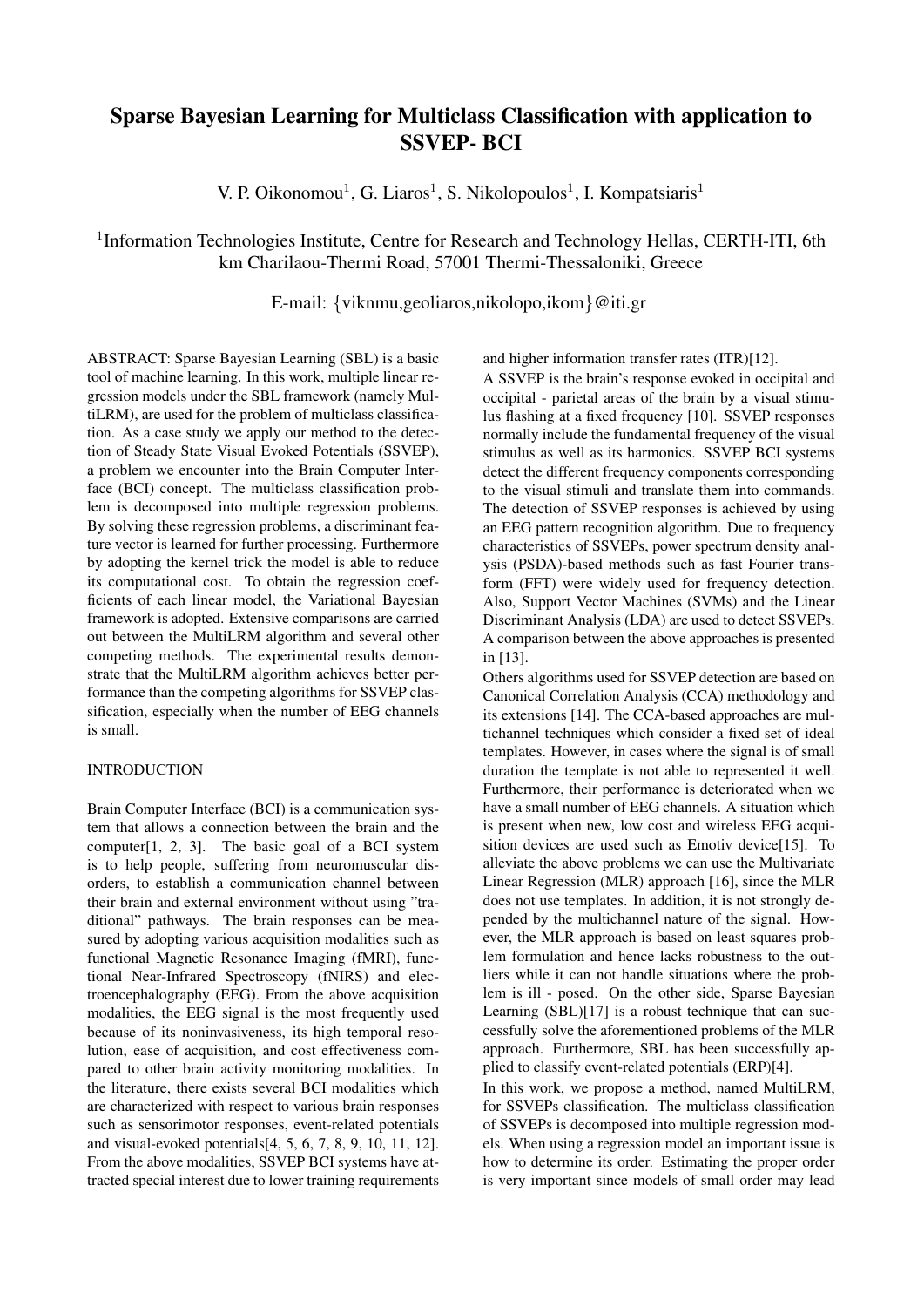to underfitting, while large order values may become responsible for data overfitting. SBL framework provides an elegant solution to this problem due to the constraints that are imposed on the model through sparse priors. After learning the regression coefficients, the predictive distribution of each regression model is used to create new discriminant features helping the subsequent classification.

### MATERIALS AND METHODS

Let X be a matrix of size  $M \times P$  containing the samples from one EEG trial, where  $M$  is the number of channels and  $P$  the number of time samples. In our analysis we construct a feature vector from one EEG trial by concatenating the  $P$  temporal points from  $M$  channels into one vector x. Let  $\mathbf{x}_1, \mathbf{x}_2, \cdots, \mathbf{x}_N \in \Re^D$  be a set of EEG trials (feature vectors), where  $D = M \times P$  the feature vector dimension and  $N$  is the number of training samples. It is worth noting that  $D$  is generally high compared to  $N$ in the context of BCI applications. The classes are represented by adopting the 1-of- $K$  coding scheme, where  $K$ is the number of classes. More specifically, for a training sample  $x_i$  belonging to class m, its label is specified as:

$$
\mathbf{y}_i = [y_1, y_2, \cdots, y_K]
$$
, where  $y_j = \begin{cases} 1, & \text{if } j = m \\ 0, & \text{otherwise} \end{cases}$ 

The above formulation provides us with the indicator matrix  $\mathbf{Y} = [\mathbf{y}_1, \mathbf{y}_2, \cdots, \mathbf{y}_N]^T, \in \Re^{N \times K}$ . Assuming that each column of matrix Y can be expressed as a linear combination of feature vectors, we obtain the following K regression models:

$$
\mathbf{y}_k = \mathbf{X} \mathbf{w}_k + \mathbf{e}_k, k = 1, \cdots, K \tag{1}
$$

The above assumption leads us to  $K$  regression models where each regression model learns the labels of one class versus the rest. To obtain an estimate for the model parameters  $w_k$  we will resort to the framework of Sparse Bayesian Learning. But before that it is needed to provide relevant information related to Eq. (1). The vector  $y_k \in \Re^N$  contains 0's and 1's, with the *n*-th element being 1 if the *n*-th feature vector belongs to class  $k$ . The matrix  $X \in \mathbb{R}^{N \times D}$  contains the EEG sampes (feature vectors)  $x_i$ ,  $i = 1, \dots, N$  and  $e_k$  denotes the noise of the model following a Gaussian distribution with zero mean and precision (inverse variance)  $\beta_k$ . Finally, the  $\mathbf{w}_k \in \Re^D$  is a vector containing the model parameters.

*Sparse Bayesian Learning:* Since we make the assumption of independence between the  $K$  regression models, we can treat them independently. Our goal is to infer/learn the model parameters  $w_k$  and then use them to make predictions about the class labels of unseen EEG samples. For the remaining of this subsection we will omit the subscript  $k$ . In our study, we adopt a probabilistic view of model analysis, and more specifically a bayesian setting of the model through priors distributions. These types of models can be treated by using the bayesian evidence framework or the variational bayesian (VB) framework[17]. In our approach, we follow the VB framework since it provides us the ability to use prior (and hyperprior) distributions over all model parameters.

Sparsity is a very helpful property since processing is faster and simpler in a sparse representation where few coefficients reveal the information we are looking for. Hence, sparse priors help us to determine the model order in an automatic way and to reduce the complexity of the model. A natural choice for the prior distribution is the ARD prior [18, 19]. More specifically, the parameter vector w is treated as a random variable with Gaussian prior of zero mean and variance  $a_i^{-1}$  for each element in the vector w:

$$
p(\mathbf{w}|\mathbf{a}) = \prod_{i=1}^{D} N(0, a_i^{-1}),
$$
 (2)

where  $D$  is the length of the vector  $w$ .

The overall precision (inverse variance)  $\beta$  of the noise follows a Gamma distribution:  $p(\beta)$  $Gamma(\beta; b, c) = \frac{1}{\Gamma(c)} \frac{\beta^{(c-1)}}{b^c}$  $\frac{c-1}{b^c}$  exp  $\left\{-\frac{\beta}{b}\right\}$ , where b and  $c$  are the scale and the shape of the Gamma distribution, respectively. We use the Gamma distribution for the noise components for two reasons: first, this distribution is conjugate to the Gaussian distribution, which helps us in the derivation of closed form solutions, and second it places the positivity restriction on the overall variance and the scaling parameters. Each parameter  $a_i$ , which controls the prior distribution of the parameters w, follows a Gamma distribution, so the overall prior over all  $a_i$  is a product of Gamma distributions given by:  $p(\mathbf{a}) = \prod_{i=1}^{D} Gamma(a_i; b_a, c_a)$ . So, the overall prior over model parameters  $\{w, a, \beta\}$  is given by:  $p(\mathbf{w}, \mathbf{a}, \beta) = p(\mathbf{w}|\mathbf{a}) \prod_{i=1}^{D} p(a_i)p(\beta)$ . The likelihood of the data is given by:

$$
p(\mathbf{y}|\mathbf{w}, \beta) = \frac{\beta^{\frac{N}{2}}}{(2\pi)^{\frac{N}{2}}} \cdot \exp\left\{-\frac{\beta}{2}(\mathbf{y} - \mathbf{X}\mathbf{w})^T(\mathbf{y} - \mathbf{X}\mathbf{w})\right\}
$$
(3)

To apply the VB methodology[17] we need to define an approximate posterior based on one factorization over the parameters  $\{w, a, \beta\}$ . In our study we choose the following factorization:  $q(\mathbf{w}, \mathbf{a}, \beta) = q(\mathbf{w}|\mathbf{a}) \prod_{i=1}^{D} q(a_i)q(\beta)$ .

Applying the VB methodology, and taking into account the above factorization, the following posteriors are obtained:

$$
q(\mathbf{w}) = N(\hat{\mathbf{w}}, \mathbf{C}_{\mathbf{w}}), \tag{4}
$$

$$
q(\beta) = Gamma(\beta; b', c'), \qquad (5)
$$

$$
q(\mathbf{a}) = \prod_{i=1}^{D} Gamma(a_i; b'_{a_i}, c'_{a_i}), \qquad (6)
$$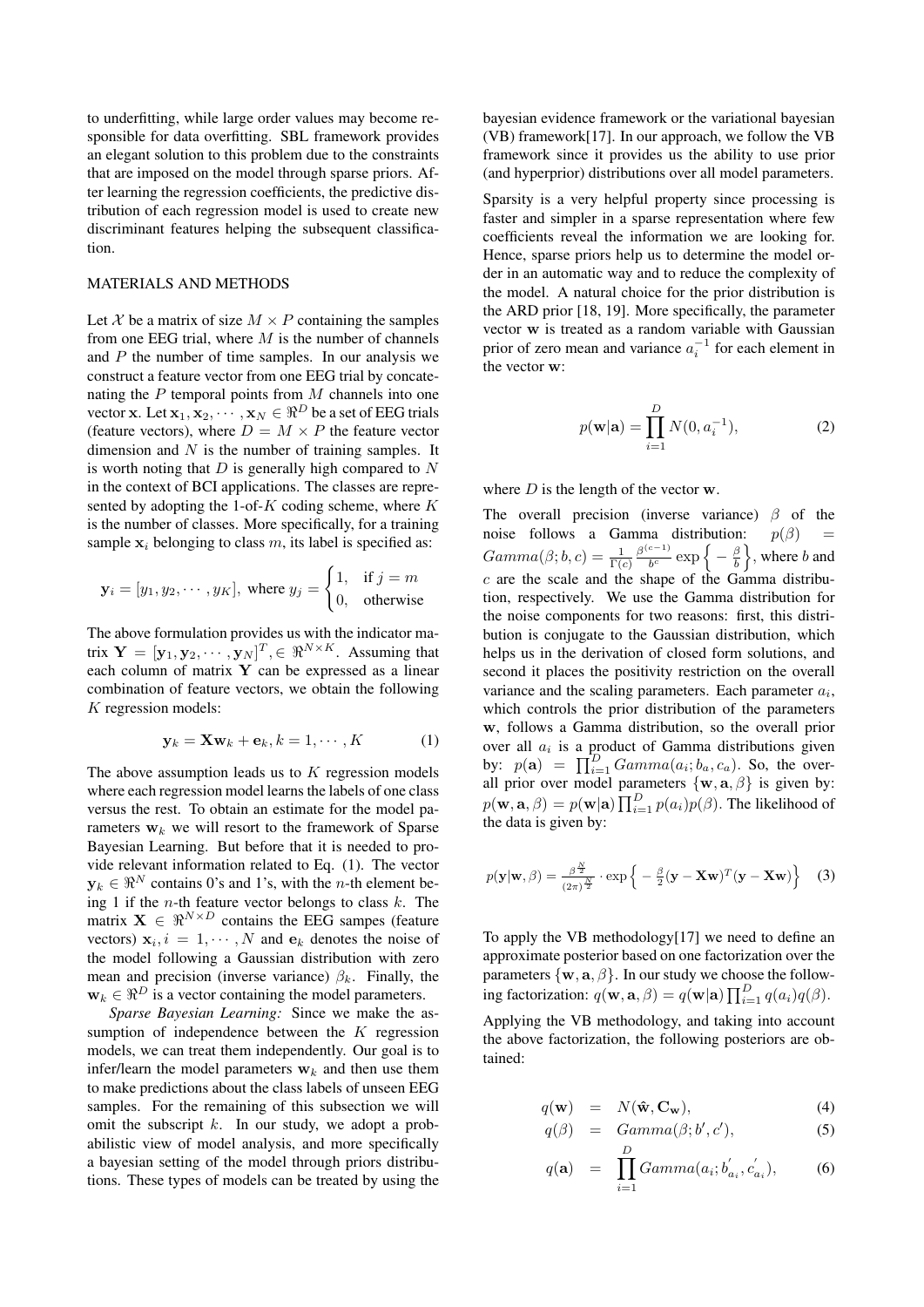where

$$
\mathbf{C}_{\mathbf{w}} = (\hat{\beta}\mathbf{X}^T\mathbf{X} + \hat{\mathbf{A}})^{-1}, \tag{7}
$$

$$
\hat{\mathbf{w}} = (\hat{\beta}\mathbf{X}^T\mathbf{X} + \hat{\mathbf{A}})^{-1}\hat{\beta}\mathbf{X}^T\mathbf{y},
$$
\n(8)\n  
\n
$$
\mathbf{1}_{(1,2,3)} = \mathbf{G}(\mathbf{x},\mathbf{y}) + \mathbf{1}_{(2,3,4)} = \mathbf{Q}
$$

$$
\frac{1}{b'_{a_i}} = \frac{1}{2}(\hat{w}_i^2 + \mathbf{C}_{\mathbf{w}}(i, i)) + \frac{1}{b_a},
$$
(9)

$$
c'_{a_i} = \frac{1}{2} + c_a, \tag{10}
$$

$$
\hat{a}_i = b'_{a_i} c'_{a_i},\tag{11}
$$

$$
\frac{1}{b'_{\beta}} = \frac{1}{2} (\mathbf{y} - \mathbf{X}\mathbf{w})^T (\mathbf{y} - \mathbf{X}\mathbf{w}) +
$$

$$
tr(\mathbf{X}^T \mathbf{X} \mathbf{C}_\mathbf{w}) + \frac{1}{k}, \qquad (12)
$$

$$
tr(\mathbf{X}^T \mathbf{X} \mathbf{C_w}) + \frac{1}{b},\tag{12}
$$

$$
c'_{\beta} = \frac{N}{2} + c,\tag{13}
$$

$$
\hat{\beta} = b_{\beta}^{'} c_{\beta}^{'} , \qquad (14)
$$

In the above equations the matrix  $\hat{A}$  is a diagonal matrix with the mean of parameters  $a_i$  in its main diagonal. The Eqs. (7) - (14) are applied iteratively until convergence. Given a feature vector x, the full predictive distribution is given by:  $p(y|\mathbf{x}) = \int \int p(y|\mathbf{x}, \mathbf{w}, \beta)p(\mathbf{w}, \beta)d\mathbf{w}d\beta$ . However, the above integration over both w and  $\beta$  is intractable. But we can approximate the predictive distribution by  $p(y|\mathbf{x}) = \int \int p(y|\mathbf{x}, \mathbf{w}, \hat{\beta}) q(\mathbf{w}) d\mathbf{w}$ . The above integration results in a Gaussian distribution  $p(y|\mathbf{x})$  =  $\mathcal{N}(\mathbf{x}^T\hat{\mathbf{w}}, \hat{\beta} + \mathbf{x}^T C_{\mathbf{w}}\mathbf{x})$ . In our analysis we use the predictive mean  $\mathbf{x}^T \hat{\mathbf{w}}$  as a new feature. More specifically, when a new unseen feature vector  $x$  is provided, the  $K$  predictive means are calculated, constructing the new discriminant feature vector, and then the k-nearest-neighbour (k-NN) algorithm is applied to perform the classification.

*Kernel approach:* It is worth to note here that the regression models of Eq. (1) can be easily kernelized [20]. Instead of working on the original feature space described from the following equation  $y_k = Xw_k + e_k =$  $\sum_{n=1}^{D} w_{kn} \mathbf{x}_n + \mathbf{e}_k$ , we can work on kernel feature space by applying the kernel trick. In that case each regression model is described by  $y_k = \sum_{n=1}^{N} w'_{kn} k(\mathbf{x}, \mathbf{x}_n) + \mathbf{e}_k =$  $\mathbf{X}'\mathbf{w}'_k + \mathbf{e}_k$  where the matrix  $\mathbf{X}'$  is a  $N \times N$  symmetric matrix with elements  $X_{nm} = k(\mathbf{x}_n, \mathbf{x}_m)$ ,  $k(\cdot)$  is the kernel function and  $w'_{k} \in \Re^{N}$  is the new vector of regression coefficients. Now in these regression models we can apply the same bayesian analysis procedure described in the previous subsection. It is worth to note here that the kernel method can be useful in high dimensional settings, even if we only use a linear kernel. More specifically, to compute the regression coefficients  $w_k$  into the original feature space (primal variables) the computational cost is  $O(D^3)$ , while in the kernel feature space is  $O(N^3)[20]$ . When  $D \gg N$ , as it is the case for the SSVEP analysis, the computational cost of working into the original feature space is considerable compared to the computational cost of kernel feature space.

RESULTS

In order to validate the performance of the proposed classification algorithm for SSVEP classification, we use the EEG dataset described in [14]. In this dataset a 12-target visual stimuli were presented on a 27-inch LCD monitor. Ten healthy subjects with normal or corrected-tonormal vision participated in this study. EEG data were recorded with 8 electrodes covering the occipital area. For each subject, the experiment consisted of 15 blocks. In each block, subjects were asked to gaze at one of the visual stimuli indicated by the stimulus program in a random order for 4s, and complete 12 trials corresponding to all 12 targets. Data epochs, comprising eight-channel SSVEPs, were extracted according to event triggers generated by the stimulus program. All data epochs were down-sampled to 256Hz. The EEG data have been bandpass filtered from 6Hz to 80Hz with an infinite impulse response (IIR) filter using the filtfilt() function in MAT-LAB. As indicated in [14] a latency delay of 0.135ms in the visual system is considered. The experiments have been performed using the EEG processing toolbox[21]. The goal of a SSVEP pattern recognition algorithm is to to take as input one EEG trial,  $\mathcal{X}$ , and assign it into one of  $K(=12)$  classes where each class corresponds to a stimulation frequency  $f_k, k = 1, \dots, K$ . CCA-based algorithms compare the EEG trial with reference signals in order to make the decision. The reference signals could be purely artificial such as sines and cosines or they could be constructed by using EEG trials. On the other side, methods, such as the MLR approach and the MultiLRM, do not need reference signals and are based on the linear regression model. In addition, for the MultiLRM approach we can use its kernelized version in order to reduce the computational cost.

In our study we compared the proposed algorithm with four algorithms reported in the literature. More specifically, the standard CCA, the individual template based CCA (itCCA), the combination method of standard CCA and itCCA (CombitCCA)[14], and the MLR approach [16] are used. In addition, a PCA-based preprocessing step was performed before using the MLR as described in [16]. For MultiLRM approach we use uniformative priors over  $a_i$  and  $\beta$  (i.e.  $b_a = b = 10^6$ ,  $c_a = c = 10^{-6}$ ) and the linear kernel. Also, for the MLR and the MultiLRM, the number of neighborhoods in k-NN classifier was set to five. Finally, for each method (except classical CCA), the performance of each classifier was evaluated using a leave-one-out cross-validation scheme.

The mean accuracy over all subjects for each method is provided in Fig. 1. At first we calculate the accuracy using all available channels of the occipital area (8 channels). The results are shown in Fig. 1(a). We can observe that when the duration of the trial is small enough ( $\leq 0.5$ sec) the MultiLRM approach provides us with higher accuracy compared to others methods. Furthermore, McNemar's test analysis [22] has shown that the differences in classification accuracy are significant at 5% significance level (MultiLRM vs CompitCCA:  $p = 4.8 \cdot 10^{-4}$ , MultiLRM vs MLR:  $p = 1 \cdot 10^{-3}$ ).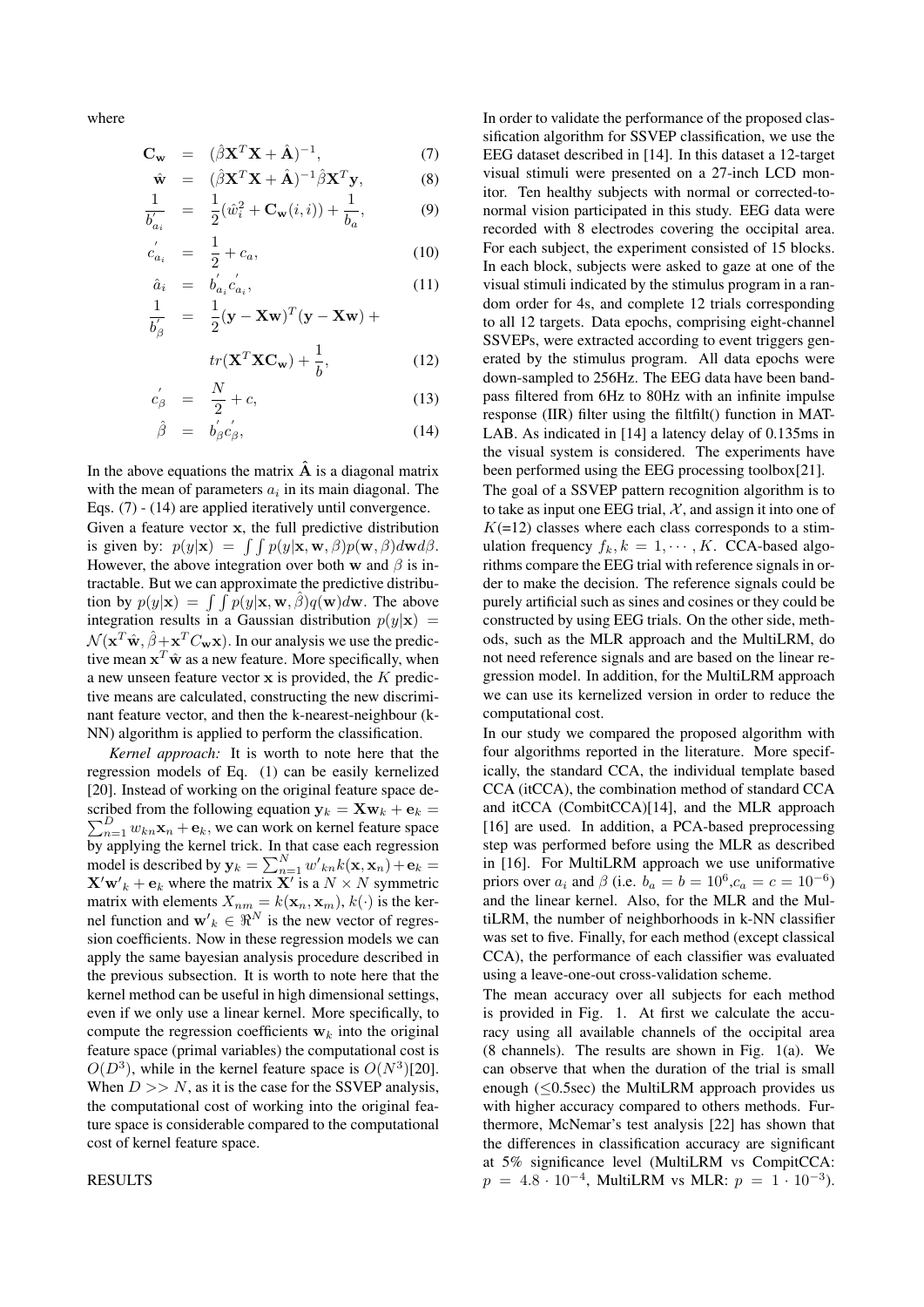If the duration of the trial becomes larger( $>$ 1sec) the CombitCCA approach presents the higher accuracy. This could be explained due to spatial filtering that it is performed inside this method. Furthermore, we can observe that MultiLRM and MLR approaches presents similar behaviour (with MultiLRM being slightly better) and clearly these two approaches achieve higher accuracy than itCCA and CCA when the duration of trial is small (≤2secs), while the itCCA outperforms the above two approaches in larger trials duration (>2secs).

We have performed two additional analyses related to the number of channels. In the first experiment we have used 3 channels, the channel Oz and two other channels, which are based close to O1 and O2. In the second experiment we have used 2 channels where we have excluded the Oz from the previous 3 channels. The above settings correspond to devices such as the EPOC Emotiv [15] where very few channels in the occipital area are available. In both aforementioned experiments the MultiLRM approach presents the higher accuracy among all approaches. In addition we can observed in Figs. 1(c) and (e) that the performance of MultiLRM is considerably better when the trial duration is small  $(\leq 2$ secs). Furthermore, we can observe that CombitCCA deteriorates significantly at these two experiments. This is expected since the spatial filters do not work sufficiently well when we have small number of channels. Finally, McNemar's test analysis, at 0.5sec, has shown that the differences in classification accuracy are significant at 5% significance level (MultiLRM vs CompitCCA:  $p = 5 \cdot 10^{-6}$ , MultiLRM vs MLR:  $p = 3 \cdot 10^{-8}$  for 3 channels, MultiLRM vs CompitCCA:  $p = 2 \cdot 10^{-4}$ , MultiLRM vs MLR:  $p = 1 \cdot 10^{-11}$  for 2 channels ).

Furthermore in our study we compared the above methods by using the Information Transfer Rate (ITR)[10]. The ITR is a measure that takes into account, besides classification accuracy, the number of classes and the trial duration, which is needed, to achieve a particular classification. The results for the channel configuration (8, 3 and 2 channels) are reported in Fig. 1 (b),(d) and (f) for various values of trial duration. In the case of 8 channels, when the trial duration is 4 secs, we can observe that all methods present similar ITRs (around 1 bps). However, the interesting point is the behaviour of the methods when the trial duration is short  $(< 1.5$ secs). We can observe that at 0.5sec the MultiLRM approach presents the best ITR values (∼4bps) among all methods, all trials duration and all channels configuration. In addition by examining the results in the case of fewer channels (3 and 2 channels) the superiority of MultiLRM approach is terms of ITR measure is evident. To summarize, the MultiLRM approach presents the best performance in terms of ITR measure and among various channels configuration. Furthermore, when using accuracy as the comparison measure, we can see that the MultiLRM approach is superior to other methods when a small number of channels is used (2 or 3 channels).

#### **CONCLUSION**

In this work we propose a new method for SSVEP classification under the SBL framework. More specifically, our approach is able to handle multiclass classification problems by adopting multiple regression models and constructing a new discriminant vector of features. The MultiLRM approach has been used in order to study the detection of SSVEP responses in the field of BCI. The proposed method has shown superior performance, compared to other well - known methods of the SSVEP literature, in cases where the trial duration is small and we have few recordings channels. Furthermore, its kernelized version gives us a way to reduce the computational cost of the procedure when the method is applied in SSVEP-BCI problems. In future communications we intent to provide various versions of the MultiLRM by introducing dependencies between the linear models either by assuming a common covariance for the noise or by treating carefully the priors over the regression coefficients. Also, it would be useful to incorporate techniques for kernel learning.

## ACKNOWLEDGEMENTS

This work is part of project MAMEM that has received funding from the European Union's Horizon 2020 research and innovation programme under grant agreement No 644780.

#### **REFERENCES**

- [1] J. R. Wolpaw, N. Birbaumer, D. J. McFarland, G. Pfurtscheller, and T. M. Vaughan, "Brain computer interfaces for communication and control," *Clinical Neurophysiology*, vol. 113, no. 6, pp. 767 – 791, 2002.
- [2] G. Pfurtscheller, R. Leeb, C. Keinrath, D. Friedman, C. Neuper, C. Guger, and M. Slater, "Walking from thought," *Brain Res.*, vol. 1071, no. 1, p. 145–152, 2006.
- [3] N. Hill, T. Lal, M. Schroder, T. Hinterberger, B. Wilhelm, F. Nijboer, U. Mochty, G. Widman, C. Elger, B. Scholkopf, A. Kubler, and N. Birbaumer, "Classifying eeg and ecog signals without subject training for fast bci implementation: Comparison of nonparalyzed and completely paralyzed subjects," *IEEE Trans. Neural Syst. Rehab. Eng.*, vol. 14, p. 183–186, 2006.
- [4] Y. Zhang, G. Zhou, J. Jin, Q. Zhao, X. Wang, and A. Cichocki, "Sparse bayesian classification of eeg for brain-computer interface," *IEEE Transactions on Neural Networks and Learning Systems*, vol. PP, no. 99, pp. 1–1, 2015.
- [5] P. Herman, G. Prasad, T. M. McGinnity, and D. Coyle, "Comparative analysis of spectral ap-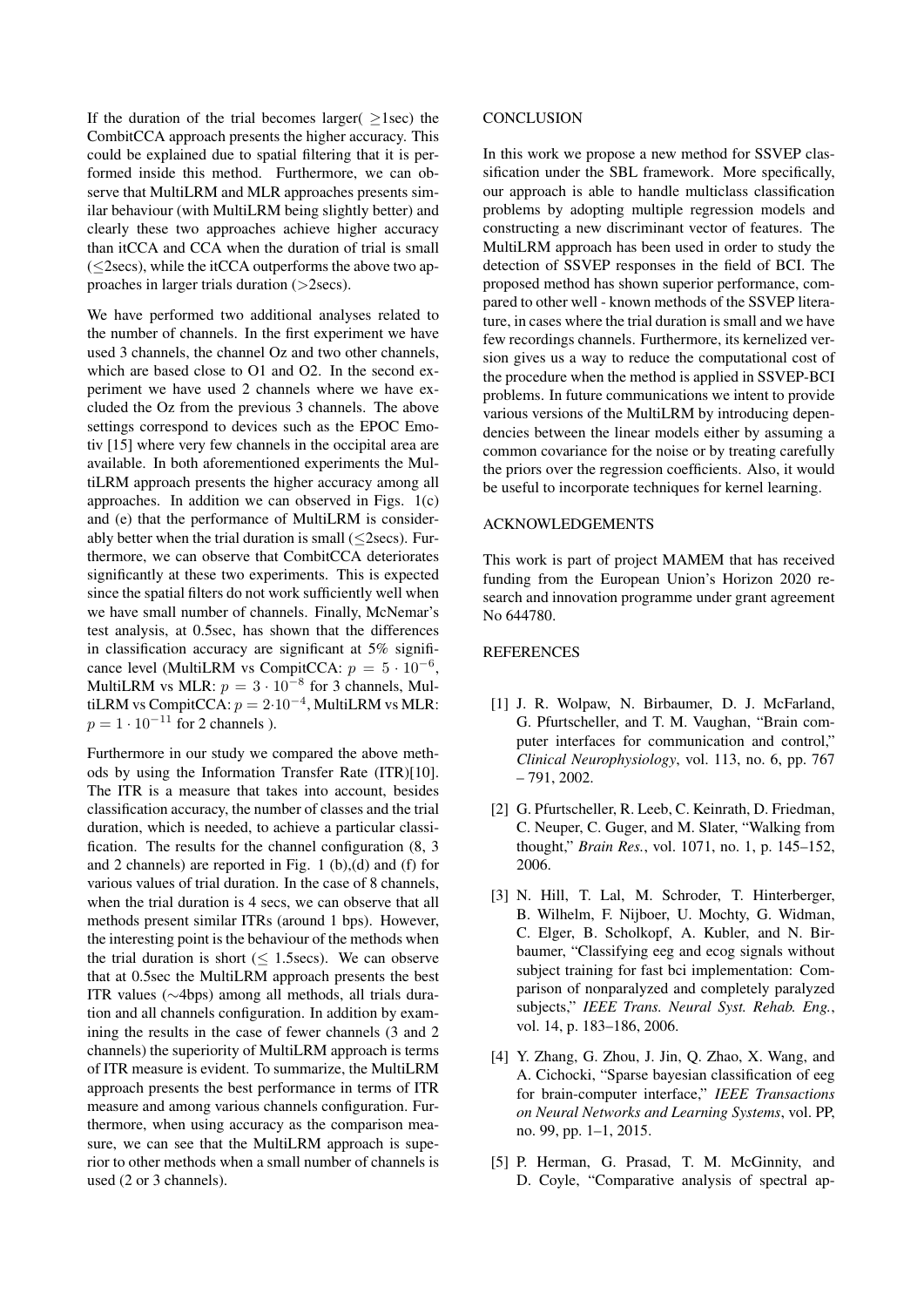proaches to feature extraction for eeg-based motor imagery classification," *IEEE Transactions on Neural Systems and Rehabilitation Engineering*, vol. 16, pp. 317–326, Aug 2008.

- [6] A. Schlögl, F. Lee, H. Bischof, and G. Pfurtscheller, "Characterization of four-class motor imagery eeg data for the bci-competition 2005," *Journal of neural engineering*, vol. 2, no. 4, p. L14, 2005.
- [7] C. Guan, M. Thulasida, and W. Jiankang, "High performance p300 speller for brain-computer interface," in *IEEE Int Workshop Biomed. Circuits Syst*, pp. 13–16, 2004.
- [8] F. Piccione, F. Giorgi, P. Tonin, K. Priftis, S. Giove, S. Silvoni, G. Palmas, and F. Beverina, "P300-based brain computer interface: reliability and performance in healthy and paralysed participants," *Clinical neurophysiology*, vol. 117, no. 3, pp. 531–537, 2006.
- [9] L. Citi, R. Poli, C. Cinel, and F. Sepulveda, "P300 based bci mouse with genetically-optimized analogue control," *IEEE Transactions on Neural Systems and Rehabilitation Engineering*, vol. 16, no. 1, pp. 51–61, 2008.
- [10] S. Gao, Y. Wang, X. Gao, and B. Hong, "Visual and auditory brain computer interfaces," *IEEE Transactions on Biomedical Engineering*, vol. 61, pp. 1436– 1447, May 2014.
- [11] G. Bin, X. Gao, Y. Wang, B. Hong, and S. Gao, "Vep-based brain-computer interfaces: time, frequency, and code modulations (research frontier)," *IEEE Computational Intelligence Magazine*, vol. 4, pp. 22–26, November 2009.
- [12] M. Nakanishi, Y. Wang, Y. Wang, Y. Mitsukura, and T. Jung, "A high-speed brain speller using steadystate visual evoked potentials," *International Journal of Neural Systems*, vol. 24, no. 06, p. 1450019, 2014.
- [13] V. Oikonomou, G. Liaros, K. Georgiadis, E. Chatzilari, K. Adam, S. Nikolopoulos, and I. Kompatsiaris, "Comparative evaluation of state-of-the-art algorithms for ssvep-based bcis." arXiv:1602.00904, February 2016.
- [14] M. Nakanishi, Y. Wang, Y. Wang, and T. Jung, "A comparison study of canonical correlation analysis based methods for detecting steady-state visual evoked potentials," *PLoS ONE*, p. e0140703, October 2015.
- [15] "Emotiv." https://www.emotiv.com, 2016.
- [16] H. Wang, Y. Zhang, N. R. Waytowich, D. J. Krusienski, G. Zhou, J. Jin, X. Wang, and A. Cichocki, "Discriminative feature extraction via multivariate linear regression for ssvep-based bci," *IEEE Transactions on Neural Systems and Rehabilitation Engineering*, vol. 24, pp. 532–541, May 2016.
- [17] C. M. Bishop, *Pattern Recognition and Machine Learning (Information Science and Statistics)*. Springer, October 2007.
- [18] D. J. MacKay, "Bayesian interpolation," *Neural Computation*, vol. 4, pp. 415–447, 1992.
- [19] M. E. Tipping, "Sparse Bayesian Learning and the Relevance Vector Machine," *Journal of Mach. Learn. Research*, vol. 1, pp. 211–244, 2001.
- [20] K. P. Murphy, *Machine Learning: A Probabilistic Perspective*. MIT Press, 2012.
- [21] G. Liaros, V. Oikonomou, K. Georgiadis, E. Chatzilari, K. Adam, S. Nikolopoulos, and I. Kompatsiaris, "eeg-processing-toolbox." https://github.com/MAMEM/eeg-processingtoolbox, 2016.
- [22] A. Agresti, *Categorical data analysis*. Wiley series in probability and statistics, Hoboken (N.J.): J. Wiley, 2002.